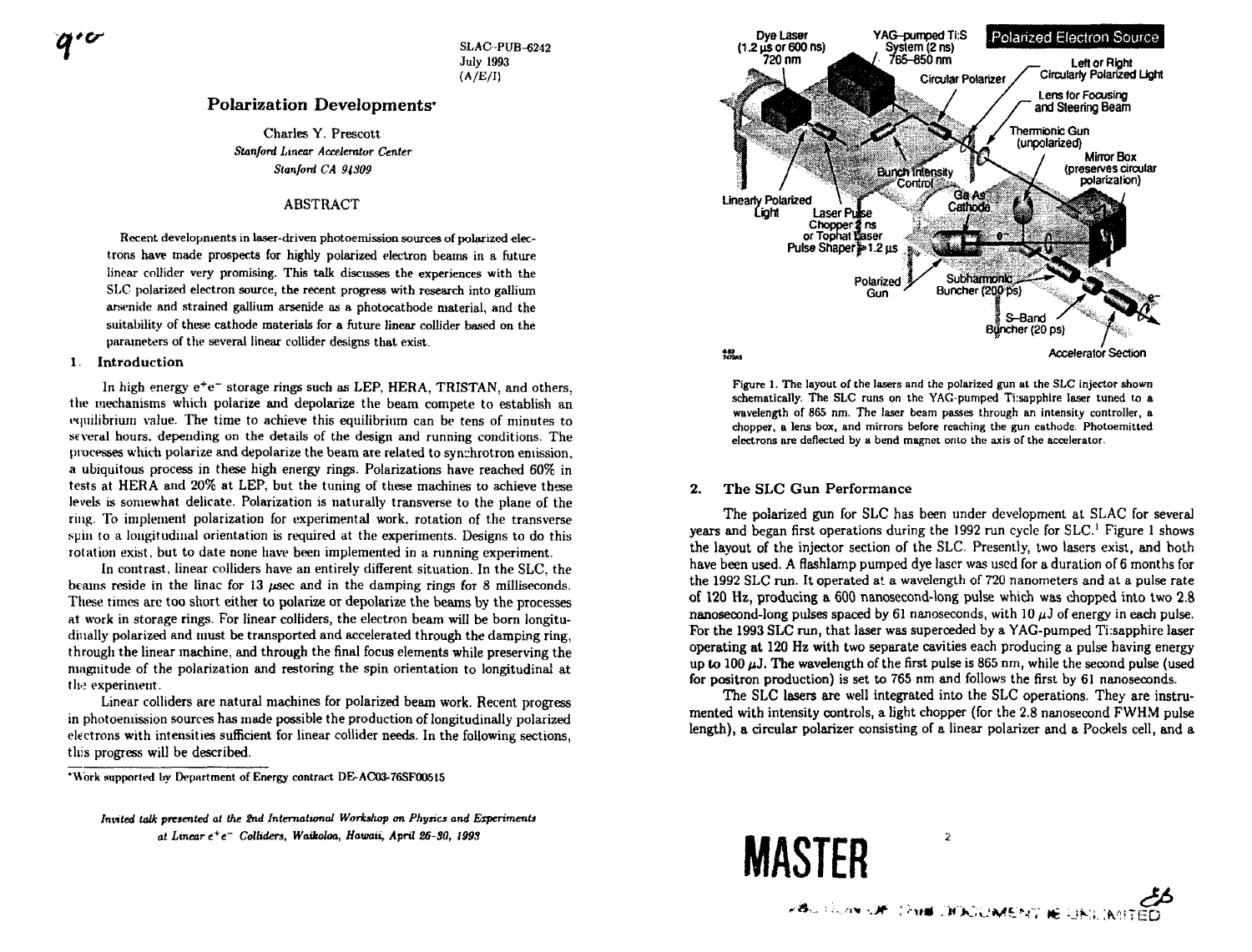

**Figure 2. The polarized gun structure consists of a high voltage electrode (at -120 KV), a ceramic insulator, and a ground electrode. The photocathode sits on the end ofits own support tube, centered in the high voltage electrode. Photoemitted electrons accelerate across the 3 cm gap between the cathode and the anode, and leave the gun through the front port** 

Ions box for focussing and steering. The laser intensity and focussing are controlled with feedback to stabilize the laser performance. The output beam passes through a mirror box, and into the exit port of the polarized gun, where it falls onto the photoactive cathode. Photoemitted electrons accelerate across a 3 cm wide gap, leave the gun, and are deflected by a magnet onto the linac injector axis where they enter tunchers and the first accelerator section.

Figure 2 shows the SLC gun structure. It is a diode structure, operating between  $-120$  KV and ground. The photoemission cathode (a gallium arsenide wafer) is beld on a cylindrical tube, the emitter tube, which sits in the center of the cathode electrode. The field gradient at the surface of the gallium arsenide is 2.4 MV/m, and the photoemitted electrons are accelerated to 120 KV kinetic energy in the 3 cm gap. *The* gallium arsenide cathode is an 18 mm diameter, .020 inch thick disc with an exposed surface 14 mm in diameter. It is clamped to the outside on the end of the emitter tube by a tantalum ring which captures the cathode and crimps it down to the emitter tube surface.

The emitter tube itself is vacuum tight with a fiat end. The outside of the emitter tube is exposed to the gun vacuum (typically  $1 \times 10^{-12}$  torr on the CO species). The inside volume of the tube opens to the atmosphere, allowing a heater to be inserted from behind. Gas (nitrogen) flows in this space, and upon application of electric power, the end of the tube is driven to  $620^{\circ}$ C for an hour, heating the gallium arsenide surface to approximately this temperature. Following cooldown to room temperature, cesium and fluorine at low pressures (the flourine is in the form of **NF3)** are added while white light illuminates the surface. The light photoemits electrons in a steady current which grows as the surface quantum efficiency increases due to the adhesion of cesium and flourine. The process is allowed to proceed until the photocurrent reaches a maximum and begins to decline, at which point the cesium and  $NF_3$  supplies are shut off. The heater is removed before high voltage is applied to the gun. This process ("activation") has been studied a great deal, and much is written about the subject.

In our cathodes, we achieve a quantum efficiency (the probability that a photon ejects a free electron from the surface) of up to 10% at  $\lambda = 765$  nm. We routinely operate the cathodes at SLC up to 8% and can operate with values as low as 1%. Quantum efficiency is seen to decay in our gun at a rate that requires reprocessing about once per week . The simplest reprocessing was found to be the addition of more cesium without fluorine ("re-cesiation"). However, after a number of re-cesiations, a full cleaning cycle was needed, so the full re-activation would be done. During SLC running in 1992, re-activation occurred about once a month and re-cesiation about once a week.

These periodic maintenance activities for the cathode were essential, but the timing of the maintenance could be scheduled one to two days ahead, allowing other essential maintenance activities to be done at the same time. The fraction cf the overall calendar time during 1992 for which the electron beam was available was 94%. This figure represents a very dependable performance for a technical system involving lasers, high voltage, ultra-high vacuum, and photoactive cathodes.

In a subsequent two month long run for the fixed target program at SLAC, the uptime of the source was 96%, and in the first two months of the 1993 SLC running, it was 95%. The polarized gun and associated systems have become a routine and reliable component of the SLC.

Figure 3 shows the polarization as measured at the SLD experiment during a 15-day period in March and April 1993. The polarization is seen to increase steadily to its present value of 62-63%. The increasing polarization during this period can be attributed to the improving quality of the beam. Tuning of the linac, improvements in the linac stability, improvements in the linac emittance, and reducing the energy spread, all contribute to lowering the depolarizing effects in SLC. Early in April 1993, the laser wavelength was increased from 855 to 865 nm to increase the source polarization. This led to the jump in polarization seen in the April data. The SLC has continued to deliver a beam polarization near 63% to the SLD from that time to the present.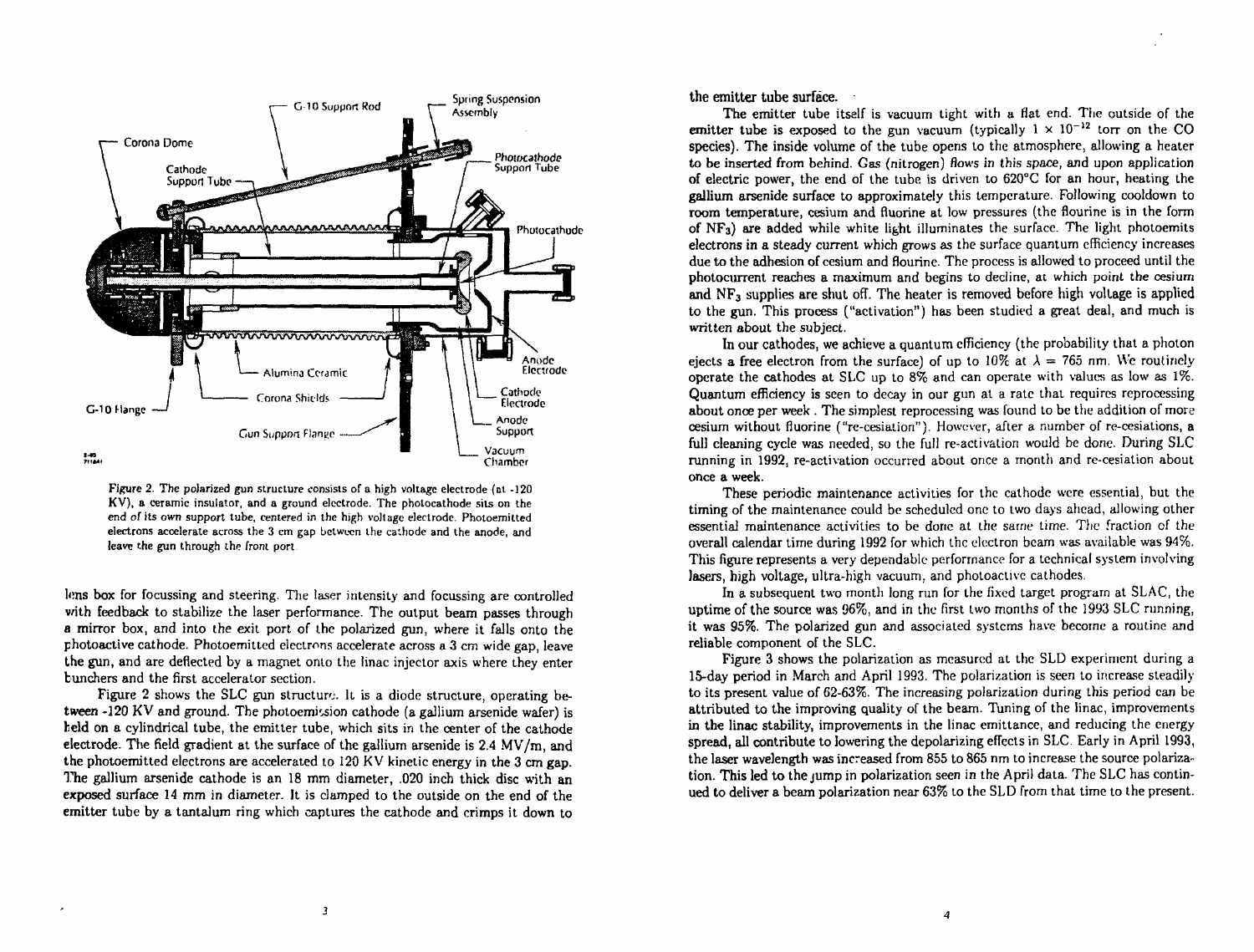

**Figure 3. Recent measurements of beam polarization from the Complon polarimeter at the SLD detector show short term and long term variations. The period shown covers March 24, 1993 to April 8, 1993, a period of 15 days. During this period, steady improvement in the SLC running conditions contributed to increasing polarization. An intentional change of laser wavelength from 855 nm to 8S5 nm on April 6 led to a jump in polarization to 62%, as seen in the data.** 

### 3. The Strained Gallium Arsenide Photoemission Cathodes

The use of GaAs as a photoemission material of high quantum efficiency has the en in practice since the 1960's when the principles and techniques were investigated for commercial applications (photo-multiplier tubes, night vision devices, etc.). Use of these materials for polarized electrons was first proposed in 1974 by E. Garwin, H. C. Seigmann, and D. Pierce.<sup>2</sup> The technique was limited to 50% polarization, but promised to provide high currents. Experimental demonstration of the polarization of photoernitted electrons from gallium arsenide first occurred at low intensities a t Zürich<sup>3</sup> and later at high intensities at SLAC.<sup>4</sup> During the period from 1974-1977, searches for higher polarization in solid state cathodes began, and among the ideas considered was that of strained gallium arsenide. To test this idea, an experiment was performed at SLAC in which a gallium arsenide crystal was strained by a mechanical system, and the bulk sample was illuminated with 100% circularly polarized light. To measure the polarization of the internal conduction-band electrons, the recombination light was analyzed for its circular polarization. A value of 71% for the polarization of the conduction-band electrons was deduced from the circular polarization of the recombination light.<sup>5</sup>

During the 1980's, the molecular beam epitaxy process (MBE) was developed and commercialized by industry.<sup>6</sup> With the proper MBE equipment, layered gallium arsenide structures could be created, and experimentation with these layered structures began. To pursue the GaAs line of work, in 1990 a group from SLAC, Wisconsin,



**Figure 4. Polarization of photoemitted electrons versus wavelength of the (circularly**  polarized) laser light for a 0.10  $\mu$ m thick layer of  $lnGaAs$ , on a substrate of  $GaAs$ . **The rise in polarization at wavelengths above 900 nm is due to the strain induced by the lattice mismatch in the heterostructure. This measurement was the first observation of high polarization for electrons pholoemitted from strained cathodes. <sup>7</sup>**



**Figure 5. A comparison of polarization versus wavelength for three different cathodes that have run on the SLAC accelerator. The bulk GaAs cathode delivered beam to the SLC in 1992. The AiGaAs cathode was used for a fixed target experiment in 1992. The strained GaAs cathode is presently running on the SLC (1993).**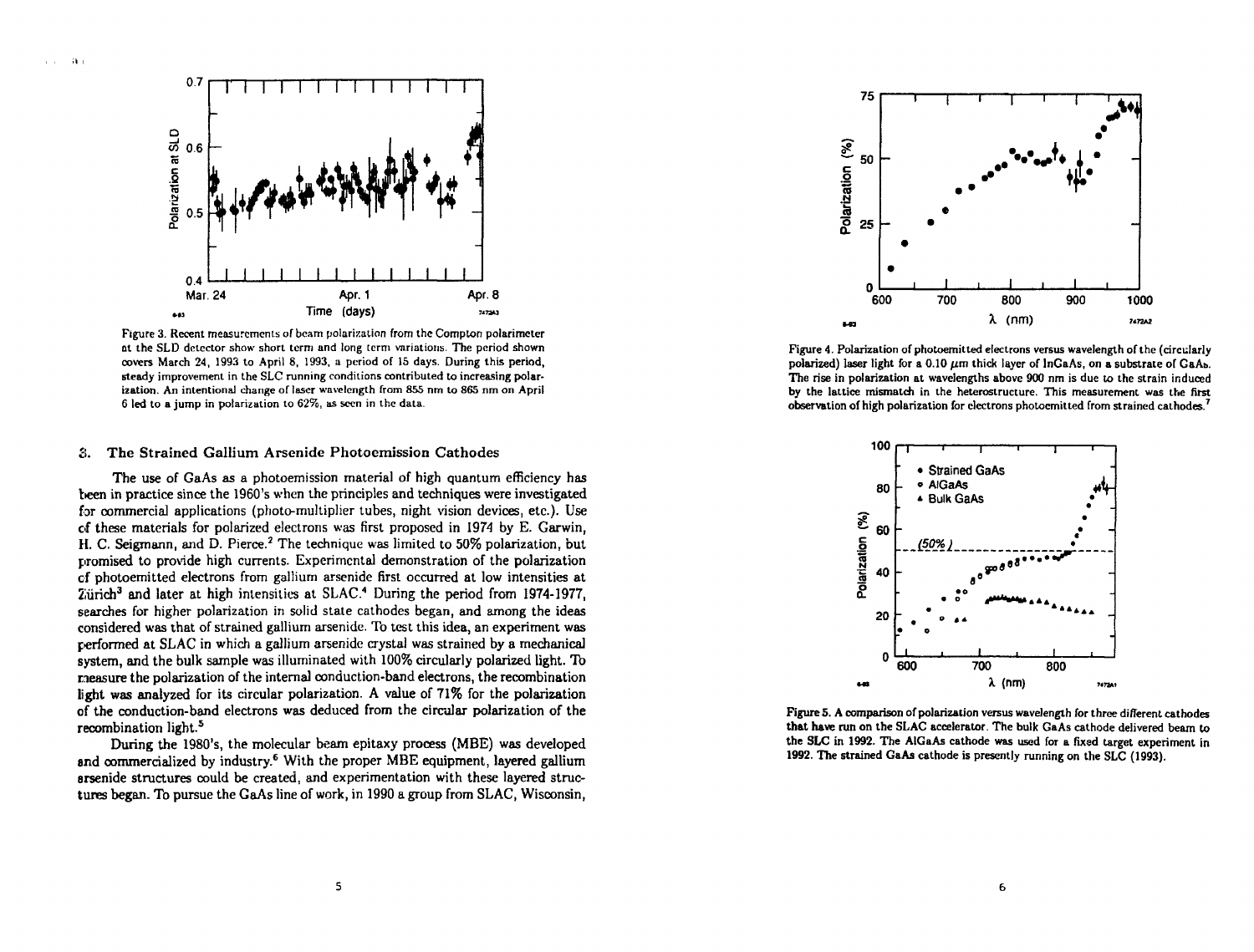imd Berkeley collaborated on the fabrication of a device consisting of InGaAs grown on a substrate of GaAs. The introduction of indium  $(In)$  into the GaAs lattice changes the lattice spacing by about 1%, but otherwise leaves the basic band structure unchanged. Placing a thin layer of InGaAs on the GaAs substrate significantly strains the thin layer. Internal electric fields are induced by this strain, and a degeneracy in the valence band is broken. Some transitions from the valence band to the conduction band which participate in the 50% polarization are not excited at the longest ivavelength, and a value of 100% polarization becomes theoretically possible.

Following fabrication of the material at Berkeley, the SLAC-Wisconsin-Berkeley (proup measured the electron spin polarization versus wavelength for this strained In-GaAs material.<sup>7</sup> Figure 4 shows the rise in polarization at long wavelengths, reaching 71% at  $\lambda = 865$  nm. These results were the first demonstration of a strained cathode material for high (> 50%) polarization for electron accelerators.

A group at Nagoya University in Japan had been working independently on superlattice and strained GaAs materials, and shortly after the SLAC-Wisconsin-Berkeley group reported their results, the Nagoya group published results from strained GaAs on a GaAsP substrate. They achieved a polarization of 86% at  $\lambda = 860$  nm.<sup>8</sup> The shorter wavelength and higher polarization they achieved relative to InGaAs is an advantage and an improvement. Today the cathode materials under study mostly involve the GaAs/GaAsP system, but future advances with variations on these materials seem possible.

The recent successes with strained GaAs stem from a world-wide effort to provide highly polarized electrons from solid-state materials. Beyond the works mentioned here, there have been many studies of the GaAs system and other materials for cathodes at accelerator labs and other labs around the world. These include KEK, CEBAF, Mainz, MIT-Bates, to name a few, and these activities have been supported by a series of international workshops.

Figure 5 shows the polarization versus wavelength for three cathodes that have recently run on the accelerator at SLAC. The cathode used in the 1992 SLC run was bulk GaAs, giving a polarization of 28% at  $\lambda$  =720 nm. This cathode was removed and replaced by an aluminum-gallium-arsenide (AiGaAs) cathode and used for a two-month long run for fixed target work in November-December 1992. It provided a polarization of 40% at 720 nm. In January 1993, in preparation for the 1993 SLC, run a strained GaAs cathode was installed. This cathode, operating at 865 nm, provides 75% to 80% from the source, and is the one running on the SLC today.

Work is proceeding on strained GaAs materials to optimize the cathode parameters for future SLC runs. The important parameters which affect polarization and current are: (i) the phosphorus concentration in the GaAsP substrate; (ii) the thickness of the epilayer (strain relaxes as this layer becomes too thick); and (iii) the level of zinc doping in the strained material. Figure 6 shows polarization versus  $\lambda$ for strained material where some of these parameters have been varied. Work is in progress to fully characterize these materials, with the primary goal of achieving up to 90% polarization at the SLC source.



**Figure 6. Comparison of GaAs cathode materials in which thickness of the epilayer and strain (as determined by the phosphorus concentration in the substrate (GaAsP)) have been varied. The black dots correspond to a sample of material ''ke that running presently on the SLC (1993). The open circles are for a newer sample**  which has the thinnest epilayer  $(0.11 \mu m)$  and the highest strain.

### 4. Charge Limits

GaAs was originally proposed as a source of 50% polarized electrons at high currents. The properties of the solid state (as compared to polarized electrons from ionized gases or atomic beams) promised large currents would be available. The tests at SLAC in 1977 confirmed that such materials indeed provided the desired high currents. Also at that time, it was conjectured that these materials would demonstrate some current limitations limited not by the number of available electrons, but by properties of the semiconductor material. Although there were indications of limitations from earlier work, the question *"Hew much charge can one extract from the cathode?"* basically remained unanswered until March 92, when measurements were made with a high peak power laser.<sup>10</sup>

Figure 7 shows the observed saturation in a sample of bulk GaAs as the laser power increases. The tests were performed in the SLC gun, in which the space charge limit is well above the observed saturation values. The family of curves shows charge versus laser energy (in a 2.8 nanosecond-long pulse at  $\lambda = 765$  nm) for several values of the quantum efficiency (QE) as measured at low power. A saturation of the charge is clearly seen, and is seen to depend on the value of QE. Since the SLC demands greater than  $6 \times 10^{10}$  e<sup>-</sup>s per pulse, one conclusion is that high QE is desirable.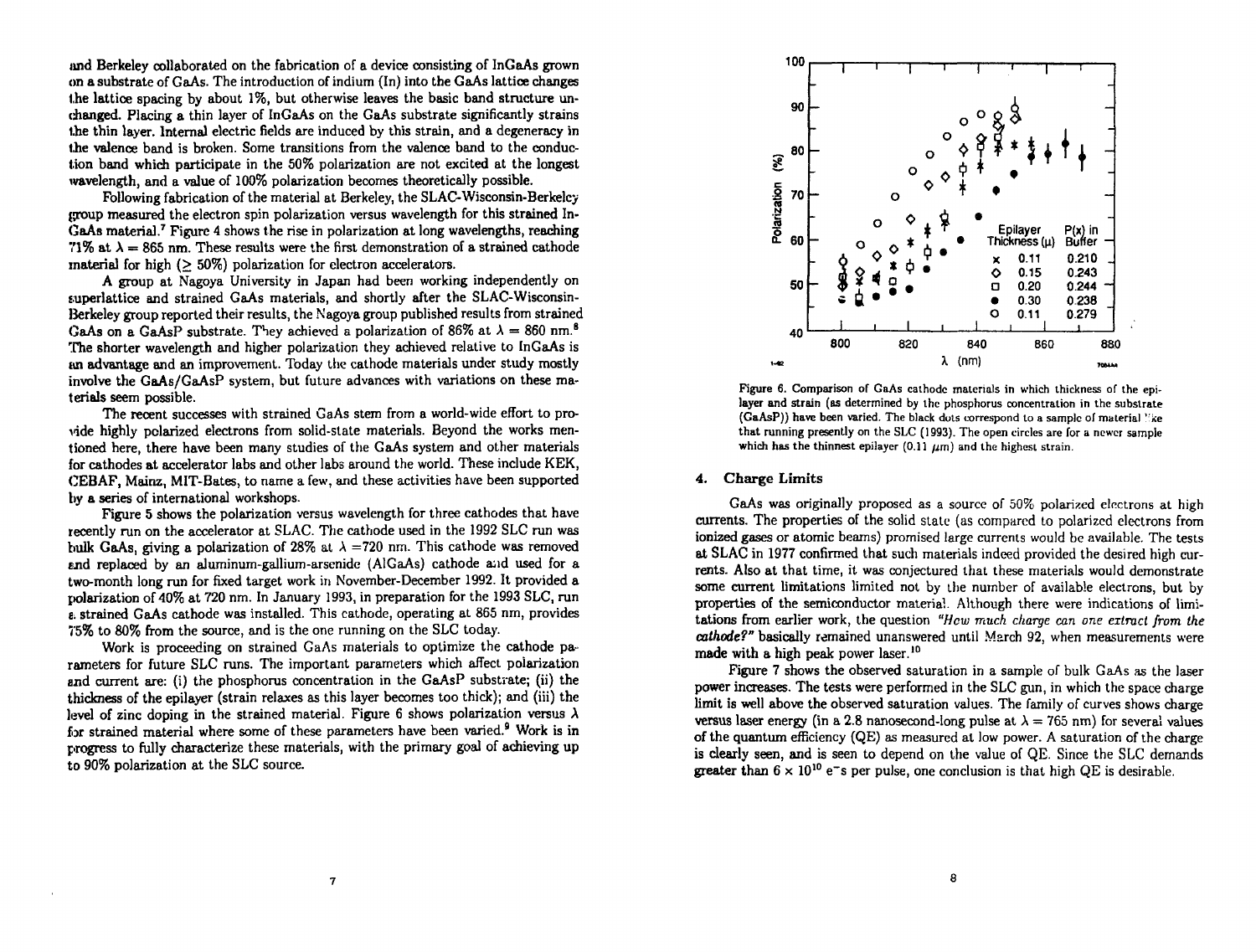

**Figure 7. Charge versus laser pulse energy (at a wavelength of 765 nm, in a 2.8 nanosecond long pulse) is shown for a 14 mm diameter bulk GaAs cathode for several values of quantum efficiency (QE) as measured at low power. The SLC**   $\bf{r}$ equires that more than  $6 \times 10^{10} \ \rm{e^-}$  's be delivered from the cathode. These curves **show that QE greater than 0.75% are needed for this specific material.** 

What is the mechanism for this saturation? Bill Spicer (Stanford) tells us that it is the photovoltaic effect operating in our material. Electrons are first pumped into the conduction band by the laser. Those electrons near the surface migrate to the surface, and some pass over (or through) the surface potential barrier and are emitted (the preparation of the surface with cesium and flourine serves to lower this barrier sufficiently for good photoemission efficiency). Some electrons, however, become trapped in surface states, and as this trapping occurs, the surface potential barrier rises. The increasing barrier extinguishes the further flow of current. This process is dynamic and depends on the time constants in the laser and in the photoemission process. Oscilloscope traces of the laser waveform and the photoemitted currents seem to confirm this picture.

Although charge saturation curves were first observed in bulk GaAs material, it was assumed that strained GaAs would not necessarily behave the same. The measurement of charge limits in strained GaAs came nearly a year later, delayed by the need for a special gun designed to handle the strained cathode material. Figure 8 shows the charge limit (QMAX) versus the gun high voltage (KV) for the 0.3  $\mu$ m thick strained GaAs (on GaAsP) cathode. The charge limit was seen to increase linearly with the surface field (reaching  $2.4 \text{ MV/m}$  at the 120 KV operating voltage), and to reach  $9 \times 10^{10}$ e<sup> $-$ </sup>'s/pulse. This observed linear behavior of QMAX versus KV was a surprise (it was expected to be quite non-linear) and today is unexplained.



**Figure 8. The saturated current (QMAX) versus gun high voltage (KV) for a sample** of 0.3  $\mu$ m thick strained GaAs. These results in January 1993 showed that at the **gun operating voltage (120 KV), the strained material could deliver enough charge**  to operate the SLC  $(9 \times 10^{10} e^{-s})$ 

Nevertheless, the charge limit at  $9 \times 10^{10}$  e<sup>-</sup>s/pulse is high enough for the SLC to operate, and this cathode was chosen for the 1993 SLC run.

# 5. Recovery from Saturation

The model of the photovoltaic effect as an explanation for charge saturation implies that the recovery from saturation will be controlled by currents in the semiconductor. Electrons trapped in surface states can flow away. The mechanism is believed to be due to holes migrating to the surface and combining with the electrons. The currents should be increased by increasing the concentration of the p-dopant, zinc. Present cathodes have a p-dopant concentration of  $6 \times 10^{18}$ /cm<sup>3</sup>, and materials with p-doping levels up to  $2 \times 10^{19}$ /cm<sup>3</sup> have been studied. Information available at present is sketchy, but preliminary tests show that recovery occurs with a time constant in the 10-20 nanosecond range.

For the SLC, the laser generates two nearly equal pulses 61 nanoseconds apart. The first pulse provides the polarized electrons for physics collisions, while the second is used to generate positrons for the next machine pulse. At 61 nanoseconds, there remains a residual effect of the first pulse on the second (when the first pulse is adjusted, SLC observes a small effect on the second).

The recovery from saturation is not a serious problem for SLC. However, looking ahead at linear collider designs, the present cathode performance may not satisfy the needs, depending on which linear collider design is considered. Table I lists a set of parameters for the SLC and for the several linear collider designs presented at LC92 in Garmisch.<sup>11</sup> In the table, three linear colliders already can be satisfied by the present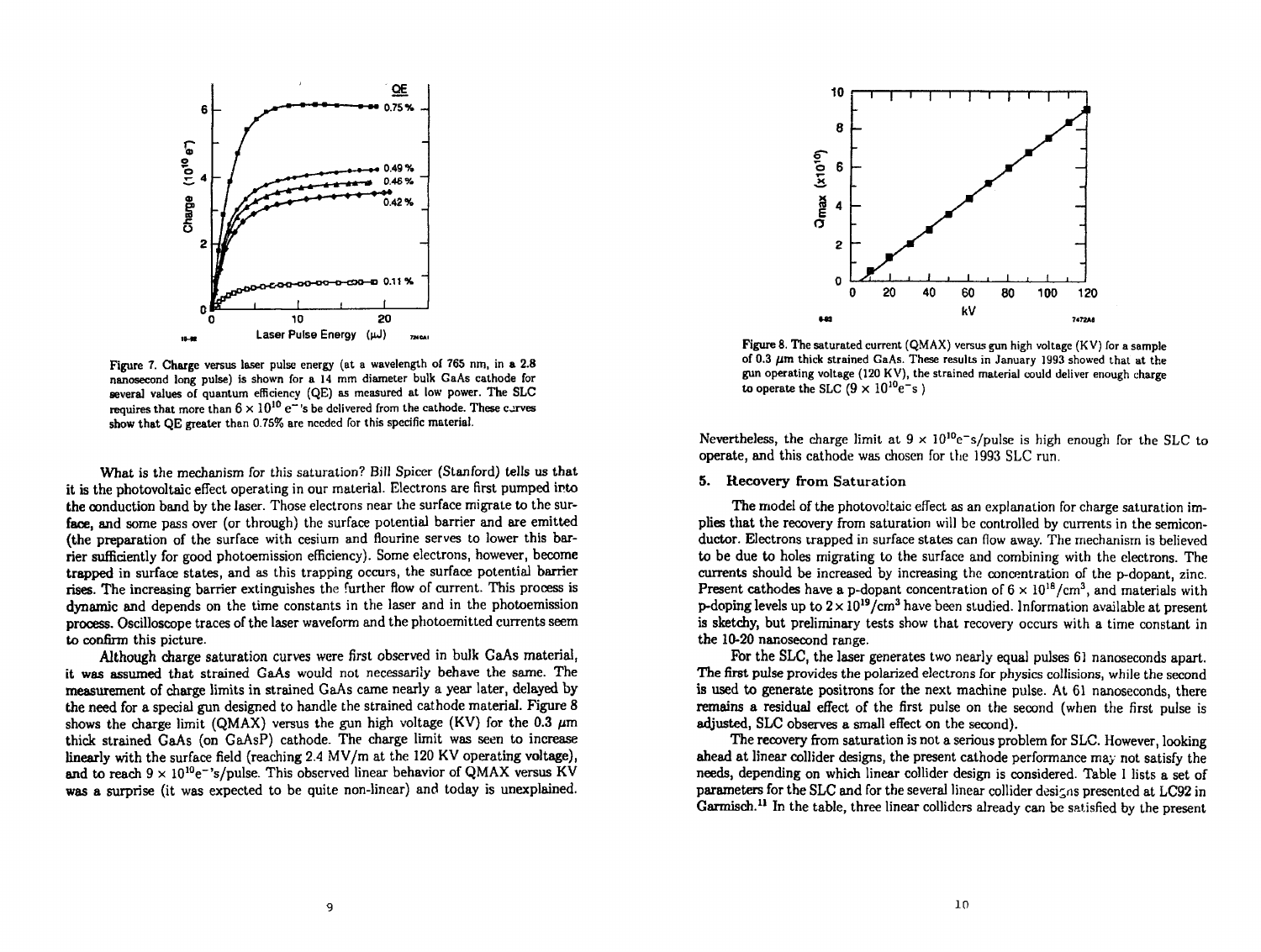| Machine                 |       | $RF$ freq.(GHz)   N/bunch ( $\times 10^{10}$ ) | no. of bunches | bunch sep.<br>(nsec) |
|-------------------------|-------|------------------------------------------------|----------------|----------------------|
| <b>SLC</b>              | 2.856 | 5.                                             |                | 61                   |
| <b>TESLA</b>            | 1.3   | 5.15                                           | 800            | 1000                 |
| <b>DLC</b>              | 3     | 2.1                                            | 172            | 10.66                |
| $JLC-I(S)$              | 2.8   | 1.3                                            | 55             | 5.6                  |
| $JLC-I(C)$              | 5.7   | 1.0                                            | 72             | 2.8                  |
| $JLC-I(X)$              | 11.4  | 0.63                                           | 90             | 1.4                  |
| $\overline{\text{NLC}}$ | 11.4  | 0.65                                           | 90             | 1.4                  |
| VLEPP                   | 14    | 20                                             |                |                      |
| CLIC                    | 30    | 0.6                                            | $1-4$          | 0.33                 |

Table I. Bunch Parameters for Linear Collider Designs.

cathode performance, the SLC, TESLA, and CLIC. The SLC operates at  $6 \times 10^{10}$ , and 61 nanosecond spacing (two bunches). TESLA operates at  $5.15 \times 10^{10}$ e<sup>-</sup>s/bunch and 1000 nanosecond (800 bunches). The long time between bunches in the TESLA bunch structure allows recharging of strained GaAs cathodes. The CLIC design calls for  $0.6 \times 10^{10}$  e~s/bunch (one to 4 bunches), which also appears to fall into the range achieved by these cathodes.

The DLC design has  $2.1 \times 10^{10}$ e<sup>-s</sup>/bunch spaced at 10.66 nanosecond (172) bunches. This is close to, but presently beyond, the ability demonstrated by the present strained cathodes. VLEPP needs  $20 \times 10^{10}$  e<sup>-</sup>s (but only one bunch), also beyond what has presently been achieved. It seems that with modest improvements, the existing cathodes could satisfy the needs for a DLC or VLEPP type design.

The linear collider designs that presently imply a need for more cathode development work are the JLC (three versions) and the NLC. These designs have pulse trains with bunches spaced at 5.6 to 1.4 nanoseconds. Improved charge recovery times or increased charge delivery capability may need to be developed for polarized beams to work in these latter cases.

### 6. Summary

 $\mathbf{r}=\mathbf{q}$ 

Strained GaAs cathodes have made beams of highly polarized electrons for linear colliders practical. The SLC has been running since April 1992 with polarizations up to 63% and full SLC currents. The availability of the SLC source has been 94-96% of the calendar time, and the reliability has been excellent. There is considerable work in progress to fully characterize the performance of the strained GaAs cathode materials, and to optimize the parameters for linear collider use. Some of the linear collider designs have parameters well within the capabilities provided by the strained cathodes. The SLC needs have already been met. The TESLA and CLIC design parameters appear easy to satisfy; the VLEPP and DLC designs appear close to being satisfied; while the JLC and the NLC designs may need more work. Overall, the picture looks very promising for highly polarized electron beams in the next linear collider.

## **References**

 $\frac{1}{2}$ 

- 1. D. Schultz et al., SLAC-PUB-6060, to be published in the Proceedings of the 10th International Symposium on High Energy Spin Physics, Nagoya, Japan, 1992. See also A. D. Yeremian et al., SLAC-PUB-6074, to be published in the Proceedings of the 1993 Particle Accelerator Conference (PAC 93), Washington, D. C , 1993, and J. E. Clendenin et al., SLAC-PUB-6080, to be published in the Proceedings of the 1993 Particle Accelerator Conference (PAC 93) Washington, D. C , 1993.
- 2. E.L. Garwin et al., Helv. Phys. Acta 47, 393 (1974).
- 3. D. T. Pierce and F. Meier, Phys. Rev. B13 , 5484 (1976).
- 4. C. K. Sinclair et al., in High Energy Physics with Polarized Beams and Polarized Targets, AIP Conference Proceedings No. 51, Particles and Fields Subseries No. 17, G. H. Thomas, editor (Argonne 1976).
- 5. P. Zorabedian, Ph.D. thesis, Stanford University; available as SLAC Report 248 (1982).
- 6. see for example A. Y. Chao and J. R. Arthur, Progress in Solid-State Chemistry 10, 157 (1975).
- 7. T. Maruyama et al., Phys. Rev. Lett. 66, 2351 (1991).
- 6. T. Nakanishi et al., Nagoya University Preprint DPNU-91-23, (1991), to be published.
- 9. T. Maruyama et al., Phys. Rev. B46 , 4261 (1992).
- 10. M. Woods et al., SLAC-PUB-5894 (1992), to be published.
- 11. Proceedings of the European Committee on Future Accelerators Workshop on e<sup>+</sup>e<sup>-</sup> Linear Colliders, Garmisch, Germany (1992). See also G. Lowe, Stanford Linear Accelerator Center *Beam Line,* Winter 1992.

# DISCLAIMER

This report was prepared as an account of work sponsored by an agency of the United States Government. Neither the United States Government nor any agency thereof, nor any of their employees, makes any warranty, express or implied, or assumes any legal liability or responsibility for the accuracy, completeness, or usefulness of any information, apparatus, product, or process disclosed, or represents that its use would not infringe privately owned rights. Reference herein to any specific commercial product, process, or service by trade name, trademark, manufacturer, or otherwise does not necessarily constitute or imply its endorsement, recommendation, or favoring by the United States Government or any agency thereof. The views and opinions of authors expressed herein do not necessarily state or reflect those of the United States Government or any agency thereof.